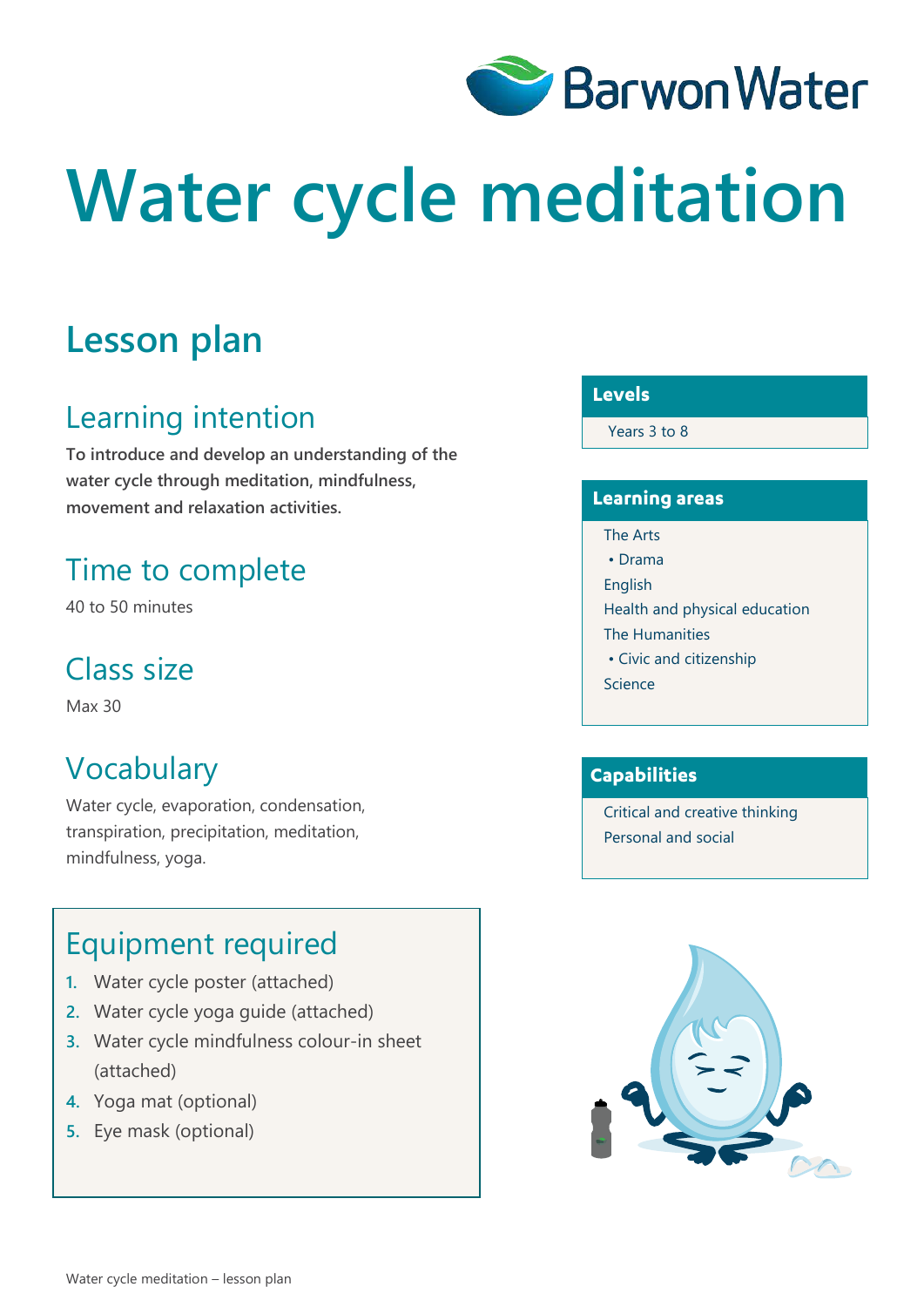

### **Teacher notes**

Find a comfortable room (taking into account space, noise and temperature) where students can spread out. During the meditation, students should either sit cross legged with their spine straight, or lay flat. Encourage students to close their eyes and attempt to visualise the text, however not to fall asleep.

To minimise disruption during the meditation, ensure students are settled, hydrated and have visited the rest room before you start.

The experience is best if all students can remain quiet and still during the meditation (which is approx. 25min). For groups or individuals where this is not possible, we recommend you use the water cycle mindfulness colour-in sheet, to provide an activity that occupies their mind but maintains a quiet and still environment while the meditation text is being read.

# Introduction – 5min

#### *Resources: Water cycle poster*

All life on Earth is dependent on water. From the smallest bacteria to the largest whale, we all need a constant supply of water to survive.

#### **Ask students to list the beneficial uses for water, e.g. food production, cleaning, firefighting, hydration, enjoyment, transport, temperature regulation etc.**

Mother Nature has a simple yet magical way of providing this life giving water - it's called the Water Cycle. The Water Cycle takes advantage of the properties of water to purify and move water around the globe. There are five main stages of water movement through the Water Cycle. They are: Evaporation, Transpiration, Condensation, Precipitation and Run-off.

#### **What are the properties/states of water and how do they relate to the Water Cycle stages?**

**Use the Water Cycle poster to illustrate each stage. For junior year levels, a more detailed explanation and examples of how water evaporates and condenses may be necessary.** 

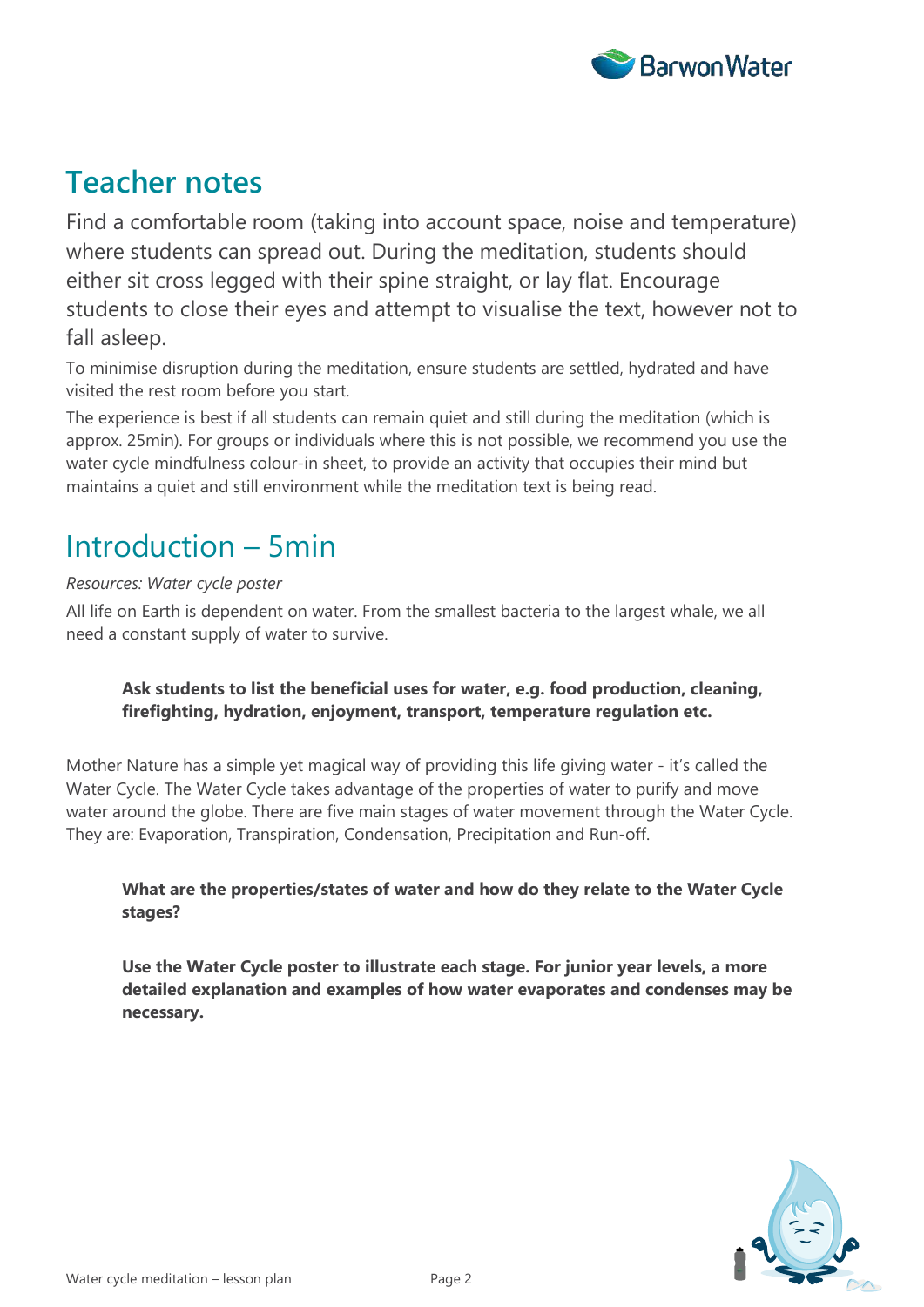

| <b>Evaporation -</b>   | Water heats up and changes from a liquid to a gas; water-vapour or steam.                                                                                                        |
|------------------------|----------------------------------------------------------------------------------------------------------------------------------------------------------------------------------|
| <b>Transpiration -</b> | Tree roots take up liquid water from underground and lose water vapour<br>through their leaves as they 'breathe'.                                                                |
| <b>Condensation -</b>  | Water vapour travels high into the sky where it cools down, turning from a<br>gas back into a liquid; tiny rain droplets that form our clouds.                                   |
| <b>Precipitation -</b> | The tiny rain droplets combine to form larger drops that eventually fall<br>back down to Earth due to the force of gravity. This can also be in the solid<br>form; hail or snow. |
| $Run-Off -$            | Rain gathers and flows downhill, forming streams and rivers on its way to<br>the ocean.                                                                                          |

The aim of this session is to become familiar with each stage of the water cycle and visualise water changing form and moving around the planet. Through yoga stretches and meditation, we will use our bodies and minds to learn how water moves from the ocean to the sky and back again.

# Activity – 35min

#### **Water yoga – 15min**

*Resources: Water cycle yoga guide*

Use the guide to lead and demonstrate yoga moves and stretches. Use a combination of moves, depending on time and ability of students. Ensure each move is related back to a property of water or a stage in the water cycle.

#### **Can students think of any other stretches/moves that can be related to water or the water cycle?**

#### **Water cycle meditation – 20min**

*Resources: Water cycle guided meditation script, water cycle mindfulness colour-in sheet.*

Before commencing the water cycle meditation, ensure students are calm and either seated or laying on their backs.

If students are finding it difficult to settle, consider running the Mindful Breathing activity outlined in the Extension Tasks prior to the meditation session.

Provide students with short attention spans, or those who do not wish to participate, with the water cycle mindfulness colour-in sheet to prevent disruption during the meditation.

The meditation text is best read in a clear and gentle tone. Ensure adequate pauses throughout, to allow students to visualise and transition between phases in the text.

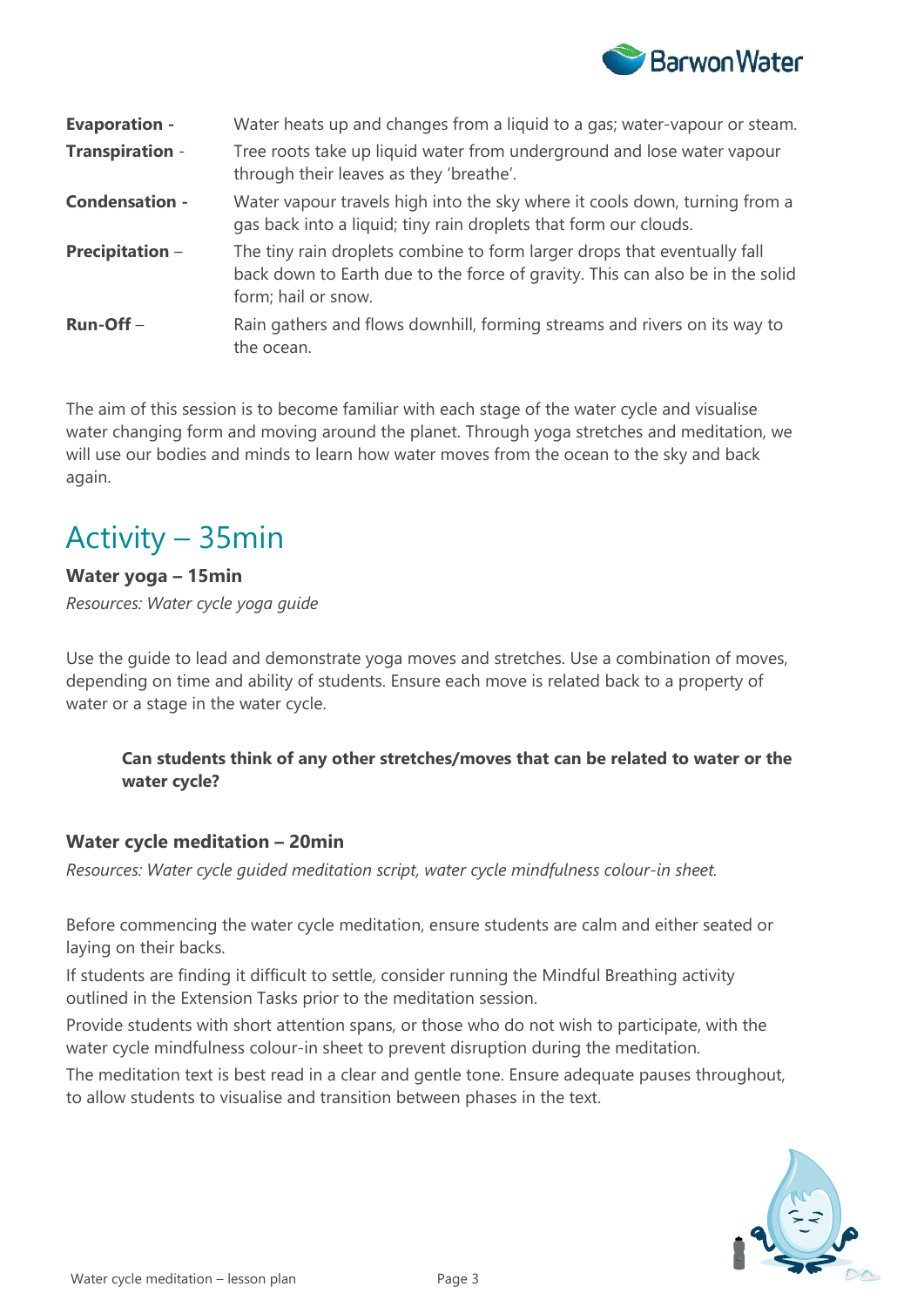

# Closure – 5min

Direct students to slowly open their eyes and return to a seated position. Allow a minute or two for everyone to re-adjust to their surroundings (try to keep chatter and noise level to a minimum).

#### **Discuss the session and the students' experiences by using the following prompts:**

- *Where you able to visualise yourself as a water drop?*
- *How did you feel? Did you feel different during the different stages? (Hot/cold/heavy/light)*
- *When were you travelling fast, and when were you travelling slowly?*
- *What did you see under the ocean?*
- *What did you see high in the sky?*
- *Can you recall the different stages of the water cycle and what happens at each stage?*

#### **Consider the creative writing extension task to reinforce learning.**

### **Assessment**

Teachers may wish to use the water cycle mindfulness colour-in sheet to indicate how much knowledge students absorb and retain from the session. Have the students fill in as much as they can pre-session, and then attempt to complete or correct any errors post-session.

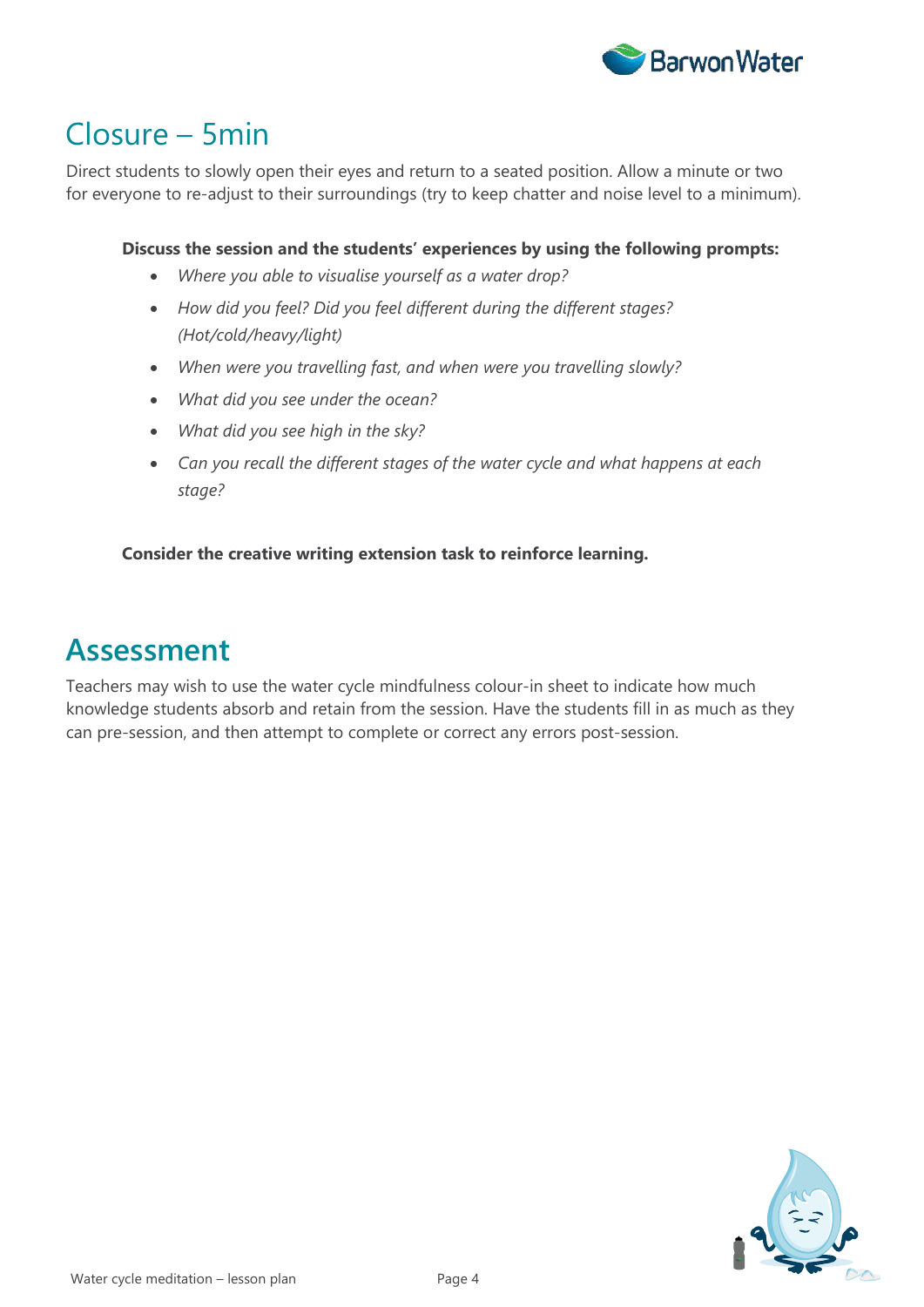

### **Extension tasks**

#### **Mindful breathing extension: 10 – 15min**

Dedicate further time for mindful breathing, utilising the mindful breathing guide attached.

#### **Water yoga extension: 10 – 15min**

Practice the water yoga moves, allowing students to take turns directing the group. Students may have other water related poses/moves that they wish to share with the group.

#### **Meditation extension: 10 - 15min**

Extend the meditation by including additional pathways, e.g. water absorbing into the underground water table, water being sucked up by tree roots and out through the leaves, water passing through an animal/human, water being frozen in a glazier etc.

#### **Creative writing: 20 - 30min**

Students write and illustrate creative pieces describing their journey through the water cycle.

- Where did you go?
- What did you see?
- Try to name the different stages of the water cycle. Describe how the water changes form.
- How did you feel through each stage?

#### **Calming jar: 15min**

A calming jar can be used to relieve stress, anger, frustration, anxiety, or simply to help settle and calm a busy mind. The objective of a calming jar is to re-focus the attention of the individual away from their thoughts and towards the peaceful and calming swirling of the water and glitter/sand.

#### **Materials**

- 500ml clear plastic bottle or jar (plastic is preferable to glass to remove the risk of injury if dropped).
- 2 tablespoons of glitter (add more for a longer effect).
- 1-3 drops of food colouring (if a colour background is preferred).
- Water.

Place glitter in bottle and top up with water. Add food colouring until desired effect is achieved. Shake the bottle and watch the glitter swirl around as it settles towards the bottom. Try to clear your mind of all negative thoughts.

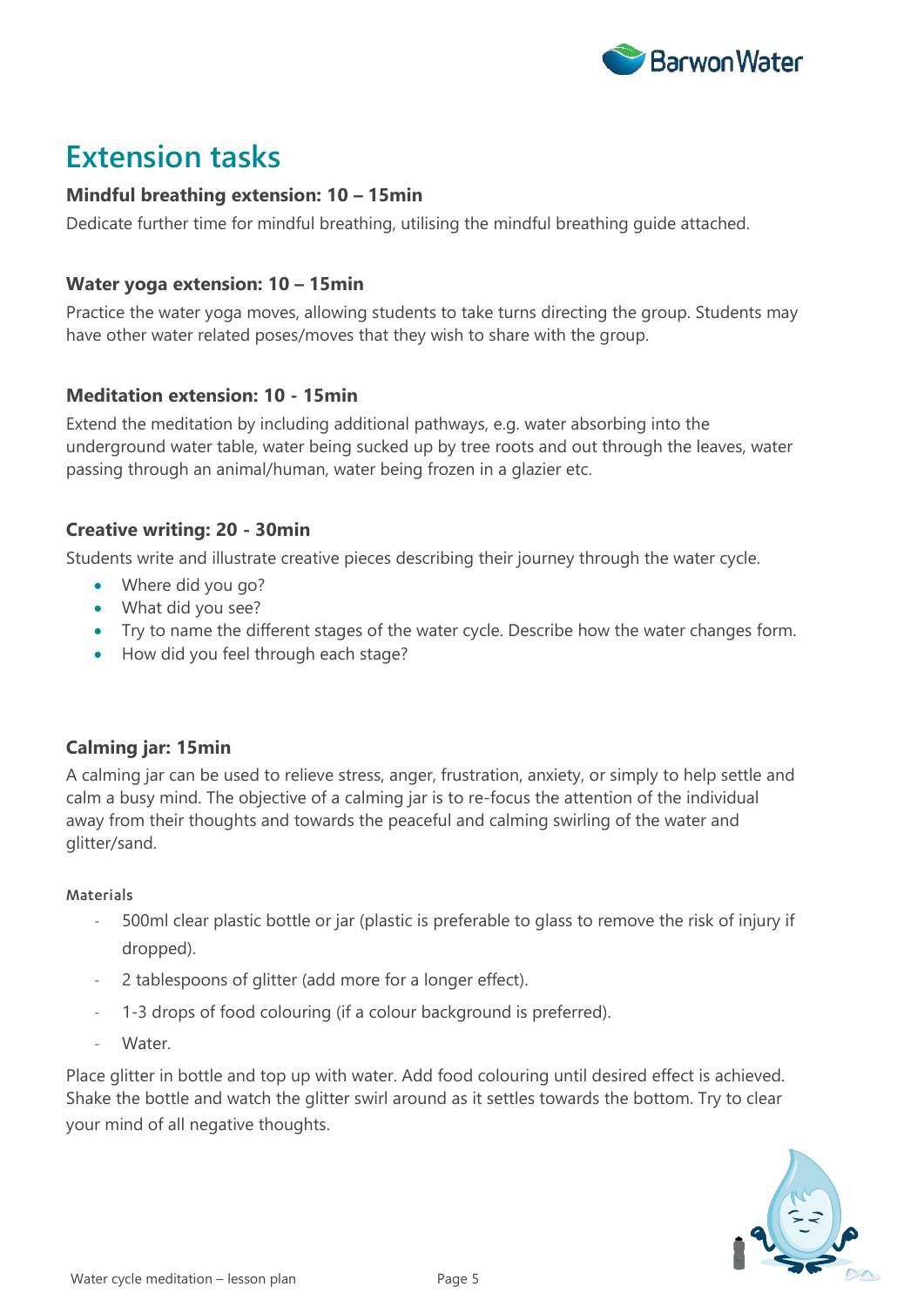

### **Resources**

# Water cycle yoga guide

Water is flexible, free flowing and always moving, and just as water moves around the planet, water also moves around our bodies. Water is essential to keeping our blood flowing and our muscles moving. In fact, water makes up around 70% of our body mass. So let's put that water to work with some water cycle yoga.

The fluid and calming nature of Yoga is representative of water and how it makes us feel. Each yoga pose below symbolises a different stage in the water cycle. Try your best with each pose, always staying within a comfortable range of movement. If at any stage you feel you need to stop, simply stand up tall and straight and re-join the group when you can.

# Water cycle yoga – The journey of water – 15min

Wave breathing **-** Standing straight and tall with legs close together, shoulders relaxed and one hand on your abdomen (eyes can be open or closed). Become aware of your breathing. Find and notice the natural rhythm of your breath. Breath coming in…breath going out. Notice your belly rising and falling with your breath, just like waves at the beach. Breath coming in, wave coming in...breath going out, wave going out. Become comfortable with your breath. In and out…in and out. Throughout this session try to maintain this fluid rhythm in your breathing…in and out, in and out. Continue for 5 more breaths.

#### *We will now transition to the Sunshine pose.*

Sunshine (Sun salutation) **-** Bring your arms forward and up, stretch your hands above your head as high as you can and tilt your head back, looking through your hands. The sun is an important part of the water cycle, driving the movement of water with heat. Visualise the heat from the sun on your face. Hold the pose for 5 more breaths.

#### *We will now transition to the Evaporation Pose*

Evaporation (Malasana Pose) **-** Move to a squat position. Standing with feet wide apart, arms in prayer, back lengthened and bottom as far down as is comfortable. Hold at the bottom, feeling the heat from the sun pass down through your legs, visualise the sun warming the water in the ocean, turning it to water vapour. Hold the pose for 5 more breaths.

#### *We will now transition to the Condensation Pose*

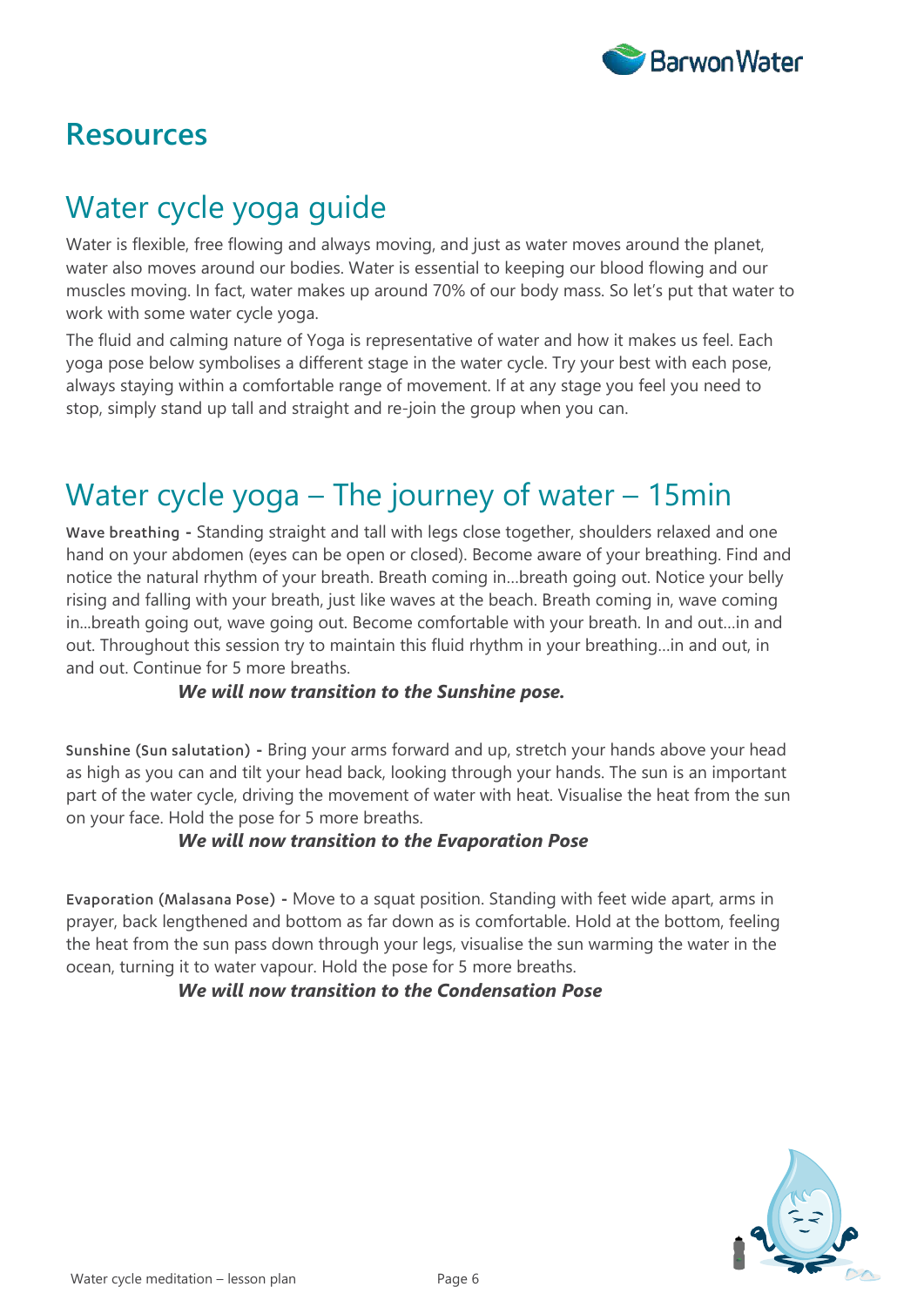

Condensation (Horse Pose) **-** Visualise the water vapour raising as we slowly come half way up (slight bend in knees). Maintain feet wide apart, place your arms at t-shape with elbows bent and palms facing up. Chest open and lifting, spine tall and long. Like a cloud, feel your body becoming heavier, your muscles working to hold the raindrops in your outstretched arms. Move your body weight slightly from one leg to the other, like a cloud moving in the wind. Hold the pose for 5 more breaths.

#### *We will now transition to the Precipitation Pose*

Precipitation (Face Tapping) **-** Raise up, standing tall with eyes closed. Gently tap the tips of your fingers on the crown of your head moving down to the sides of face and jaw. Relax your facial muscles, enjoying the sensation. Visualise the rain falling from the sky and gently landing on your face. Feel the cool effect of the water on your skin, enjoy the feeling of playing in the rain. Continue for five more breaths.

#### *We will now transition to the Run-off Pose*

Run-off (Pushing Water) **-** Standing with feet apart, knees slightly bent and arms held out in front. Eyes open or closed. Keeping both arms together, slowly push your hands through the air from side to side, shifting your weight in line with the motion.

Visualise the rain flowing down the mountain, becoming a river and winding through the forest back to the ocean. Continue for 5 more breaths. Come back to a standing position with arms by your side. (Repeat from start if time permits).

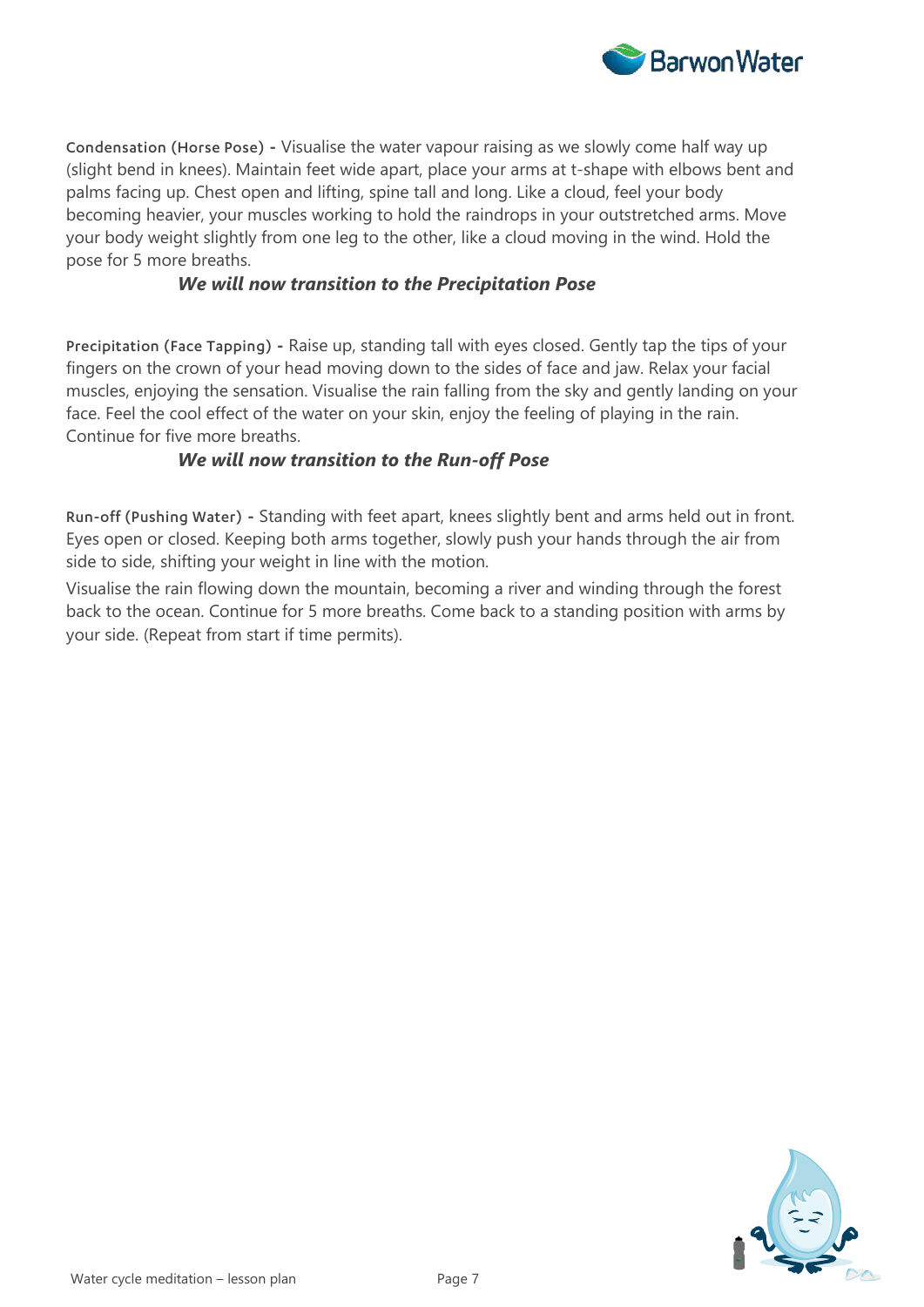

# Circular yoga (*for younger groups)* – 15min

Complete the Water Cycle introduction to ensures students are familiar with the stages of the water cycle. Explain how each pose relates to the water cycle.

Arrange students in a large circle, leaving an arm's length gap between each person.

Sun salutation **-** Standing straight and tall, with legs close together and arms by your side. Bring your arms forward and up, stretch your hands above your head as high as you can and look between your hands.

Imagine the heat from the sun on your face and body. Hold the pose for 5 breaths.

Water-vapour rising - Bend your knees, dropping down as far as you can go whilst keeping your spine straight. As you raise up, pushing through your legs, hold your arms out in front and wiggle your fingers. Stretch up as high as you can go, finishing with your hands high above your head. Imagine water in the ocean evaporating and the water-vapour raising up into the sky. Repeat move 5 times.

Thunder claps **-** Place both hands out to the side with your palms up. Your left hand under your partner's right hand. One person begins by moving their right hand across their body and on to the top of their partner's left hand. This triggers the next person to do the same, and the clap continues around the circle. Multiple claps can be started from different parts of the circle (try to synchronise the claps to make one loud thunder clap).

*Imagine the clouds getting bigger and darker, heavy with rain. Hear the rumble of thunder (ask some students to rumble as the clap moves around the circle) and the sudden claps of lightning. Continue for 5 rotations of the circle.*

Rainbow stretch – Turn to your right and face the back of your partner. With your arms high above your head, bend forward at the waist to form an arc (rainbow). Place your arms on your partners back.

*Imagine a beautiful rainbow after a light drizzle. Hold the pose for 5 breaths.*

Wave **–** Students stretch their arms out to the side at shoulder height and hold hands (may need to move further apart and make the circle wider). Teacher leads the wave by raising and lowering their right hand, allowing the wave motion to move across their right arm, through their torso and on to their left arm, with the next person continuing the motion, and so on as the wave moves around the circle. Once the motion is fluid, begin additional waves at opposite ends of the circle.

*Imagine water flowing through a river on its way back to the ocean. Continue for 5 rotations of the circle.*

If time allows, repeat, or ask students to suggest other moves.

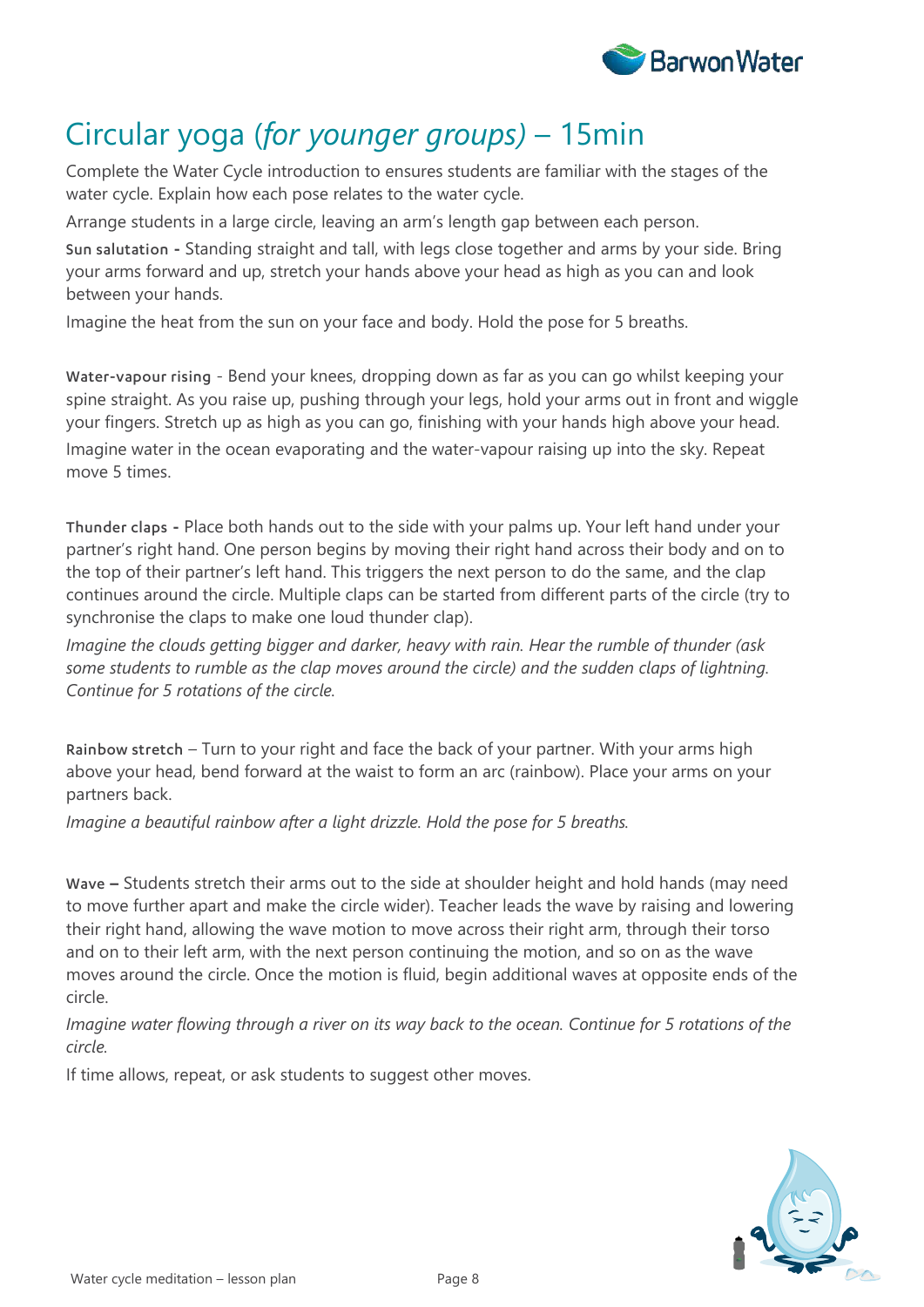

# Water Cycle guided meditation script

Welcome to the Water Cycle guided meditation practice.

Over the next 25 minutes, allow my voice to be your guide through a body scan and then through the Water Cycle, where we will be imaging ourselves as water, moving through the Water Cycle. This might sound tricky to imagine, but remember that our bodies are mostly water already. Just stay with my voice and the sounds of the water as best as you can.

Begin by finding a comfortable position, either sitting up or lying down. If you choose to lay down on your back, consider lying with your feet slightly separated, arms by your sides and palms facing up. Finding comfort in whatever position you've chosen, seeing if you can make any final adjustments to this position to make yourself even 5% more comfortable.

During this Water Cycle meditation practice you'll have an opportunity to be still and learn about the water cycle as if you were water, but of course, if you need to fidget or move that is perfectly ok. As best you can, try to stay comfortable and still. You can have your eyes open or closed, it's your choice.

Begin by slowing down your breathing. Taking a deeper breath slowly in through the nose and slowly out through the nose. Breathe in again, long and slow, and breathe out again, long and slow, letting go of tension in your body as you do so. And again, breathe in a long, slow, breath and breathe out a long, slow, breath. Noticing the chest rising as breath comes in, chest falling as breath goes out. Noticing the gentle rise and the fall of the whole body, as the breath moves in and out.

Bringing awareness now to your jaw, feeling sensations in the jaw and the mouth. Bring awareness to the face, sensing the hairs on the scalp, feeling the sensation of the whole head, heavy and cool. Bring awareness into the neck and throat, noticing sensations in the shoulders, arms and hands. Bring awareness to the upper back and chest, lower back and tummy. Bring awareness to the hips and into the legs, feet and toes.

Connecting with the feeling of gravity, feel the pull of gravity drawing your body to the earth. Bringing awareness to your whole body, heavy and at ease.

And now, allowing that heaviness to change into a feeling of weightlessness. Imagining your body floating in water – maybe in the ocean or a swimming pool, feeling the weightlessness and warmth of the water. Allow your body be light and free.

There's no right or wrong way of doing any of this, nothing that you need to do, nowhere that you need to be and nothing in particular that you need to think or feel.

As you feel ready, allow my voice to be your guide, it is time to go on our water cycle adventure. It's important you feel safe on this adventure, if at any time you feel uncomfortable, just do what you need to do to restore safety and comfort, and then join us again when you can.

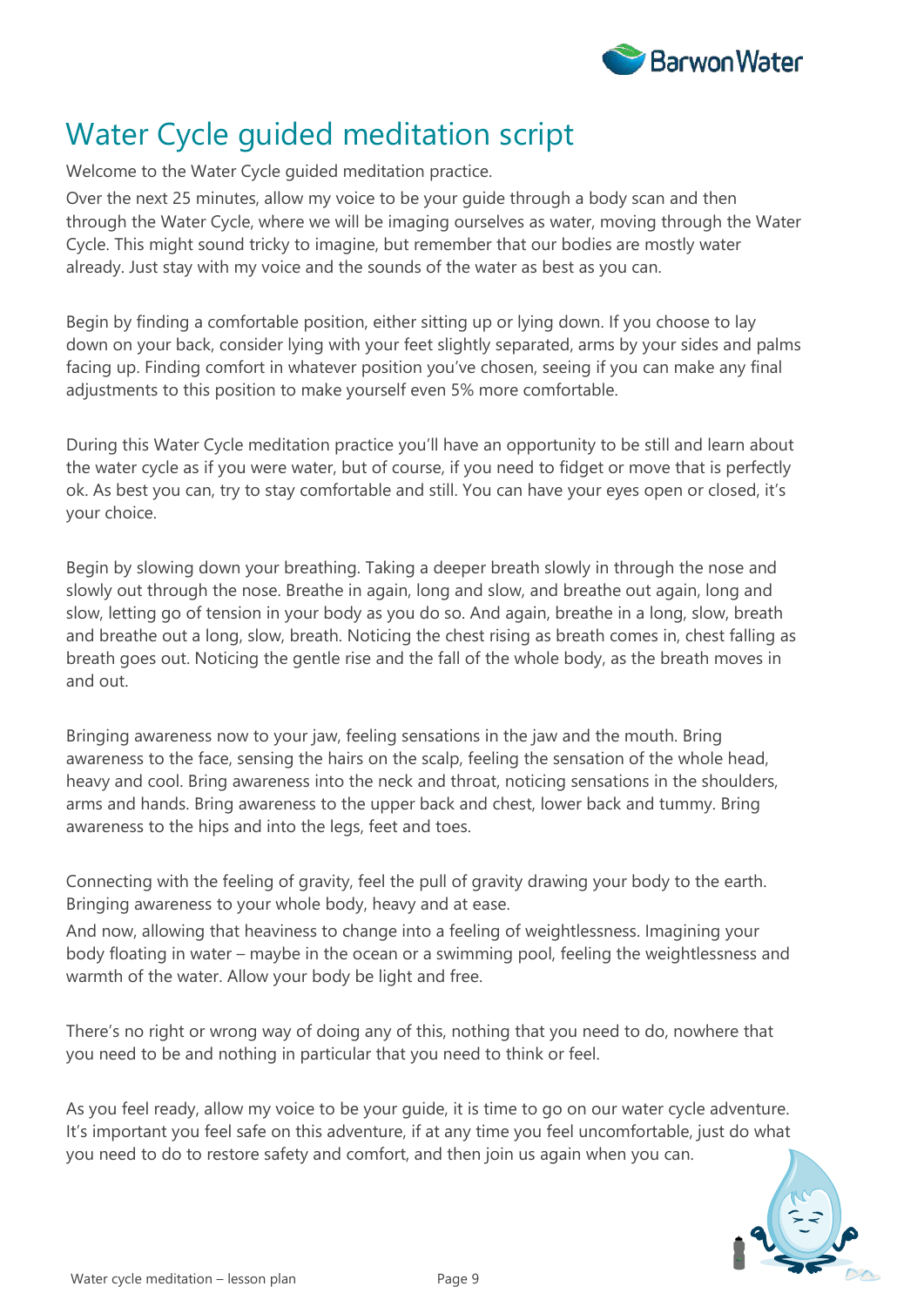

Imagining yourself at the beach, sitting down near the water's edge, watching the waves gently coming in and out, feel the tips of your toes being tickled by the water as the waves come creeping in.

Can you hear the sounds of the waves? Maybe you can smell the salty air? Can you hear the seagulls? And feel the sun warming your back?

Imagine yourself, looking down at the water around you and feeling at ease, peaceful. The water glistening and sparkling on the surface, the deep blue colour below drawing you in. Slowly, feel yourself melting into the ocean around you. As best you can, imagine your whole body becoming a single water droplet – one hundred per cent water.

Continuing to breathe, easy and rhythmic, as water. Can you still hear the seagulls overhead and the crashing waves?

Feeling your water drop body being gently moved by the waves – being drawn in and pushed out. Like breath drawing in and out, feeling water rolling in and out. You are a single drop of water but you are supported and surrounded by millions of other drops around you, and you are all floating in and out, in and out, together.

Feel the current slowly drawing out to the sea as the tide changes and carries you further out into the deep ocean. It's a safe and normal place to be for a water drop, feeling, peaceful and free to explore your surrounds.

Begin to plunge down into the deep ocean. Looking around, see all the beautiful friendly sea creatures of the deep ocean – colourful fish, and beautiful coral. As best you can, look around, what else do you see?

Plunging deeper, hear the distant calls of whales. Whales are gentle, peaceful animals. Notice the temperature is cooler down on the ocean floor. Look around, knowing that you are safe, and only friendly animals are around you. What an amazing sight.

Slowly start to drift upwards, caught in a raising current of warmer water. Feel your single, water drop body getting lighter and lighter as you move up. See the light of the ocean's surface now, the sun penetrating through the water, warming your body as you follow millions of other water drops moving towards the surface of the ocean. Reaching the surface and feeling your body warming in the full sun, warmer and warmer, warmer and warmer.

Warming still, you start to feel lighter and lighter... lighter and lighter. Noticing yourself spreading out from a single water drop liquid body, turning now into steam, or water vapour. Notice the salty taste in your mouth is suddenly gone, feeling fresh, clean and pure, as you start to rise above the ocean. This change from a liquid to a gas is known as **evaporation**.

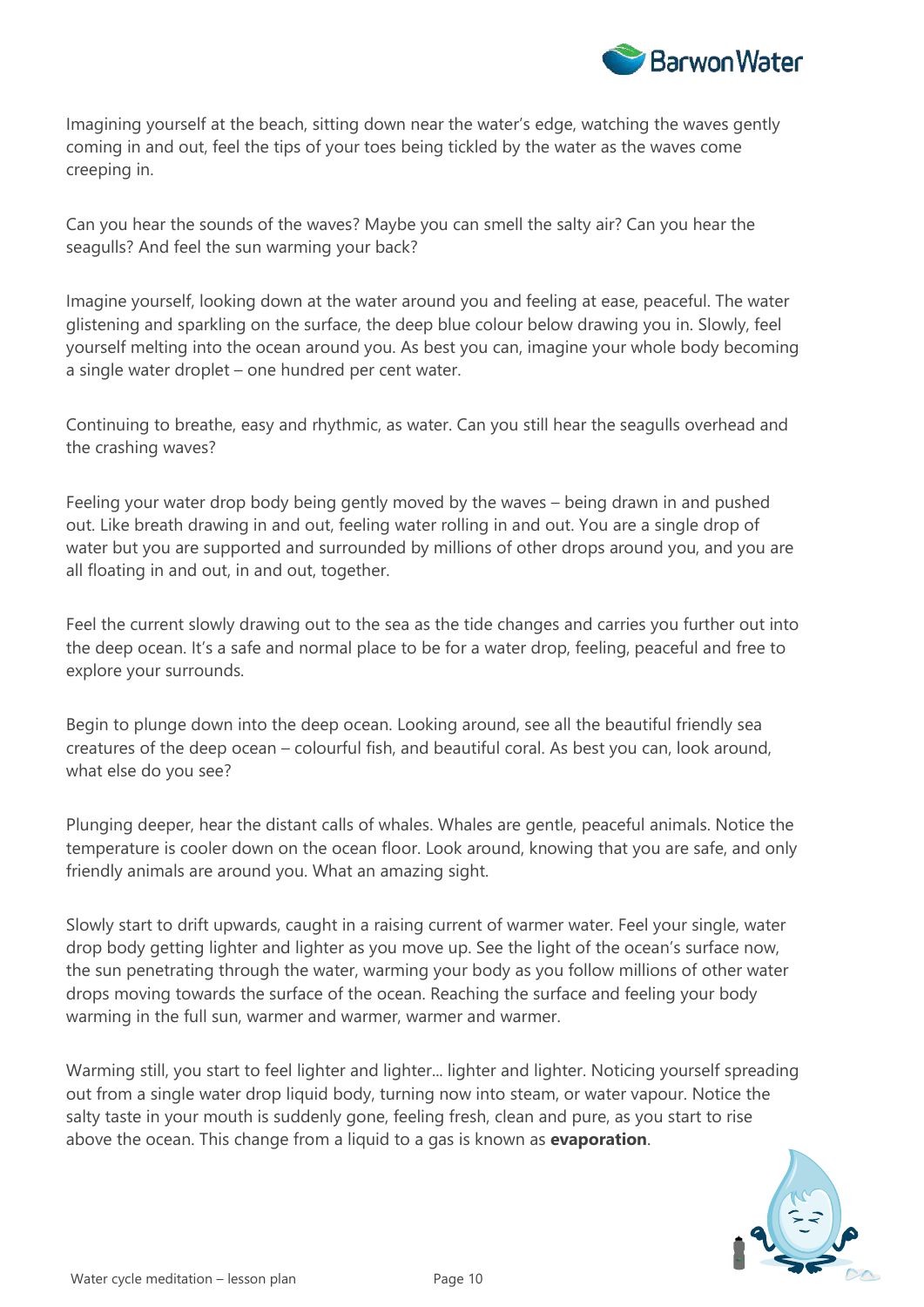

As best you can, imagine yourself leaving the ocean and floating up higher and higher, becoming lighter and lighter. Feeling peaceful and free to let yourself float and continue to travel higher and higher. Look down and see the ocean below, notice that you are a long way up. You can see land now and trees, tiny trees, the houses getting smaller and smaller, as you float up into the atmosphere.

Notice any feelings of lightness and of being carefree, rolling around in the weightless atmosphere, enjoying the freedom of flight. It's starting to feel cold now as you pass through a large cloud, feeling the mist on your face, the cooling effect on your whole body. You notice that your body is starting to change again as the temperature around you drops and drops, colder and colder. As you slowly cool you feel yourself changing form again, this time from a gas to a liquid, from warm to cold, turning into a tiny rain droplet high in the sky. This change is known as **condensation**.

All around you, millions of rain droplets are condensing, forming a large cloud as they float around together. And you are part of this large fluffy cloud, feeling peaceful and free, floating up in the sky.

In your big cloud, you start to move. Feeling light and fluffy, and supported by all the other raindrops gently moving across the sky, allowing the wind to blow you high above the world below. Look down and watch the land as it passes by. Notice the tall buildings, houses and parks of a city. What else can you see? Perhaps children playing or people walking their dogs? Feeling peaceful and free, you pass over without effort.

The wind continues to blow and you move over a forest of endless green mountains. You can smell the fresh air and feel a sense of wonder and delight at Mother Nature's beauty. Looking down, notice the rivers cut deep into hills, moving water from the mountains to the city. Water providing life to everything along its way. What a wonderful adventure across the world from the view of a cloud.

Travelling in the cloud, more and more raindrops come to join you. Imagine the cloud becomes bigger and bigger. As other raindrops push up against you, feel yourself expanding, getting bigger and bigger, bigger and bigger. Joining with other raindrops and continuing to grow. Breathe in, feel yourself expand and grow. Breathe out, feel yourself relax.

Growing still, the cloud starts to become grey. Beginning to feel heavier and heavier... heavier and heavier. Starting to feel yourself leaving the cloud and you descend down to Earth. Letting gravity draw you down, knowing you are safe as water. Surrounded by hundreds of other water drops, you allow yourself to rain down. The process of water falling back down to Earth is known as **precipitation**.

As best you can, imagine yourself gently landing on the soft forest floor, amongst tall trees, ferns and grasses. Looking around and noticing where you are; half way up a hill, on the water-soaked ground. As more and more rain drops join you, you start to slowly move downhill. Moving along the ground and coming together, you form a stream of water.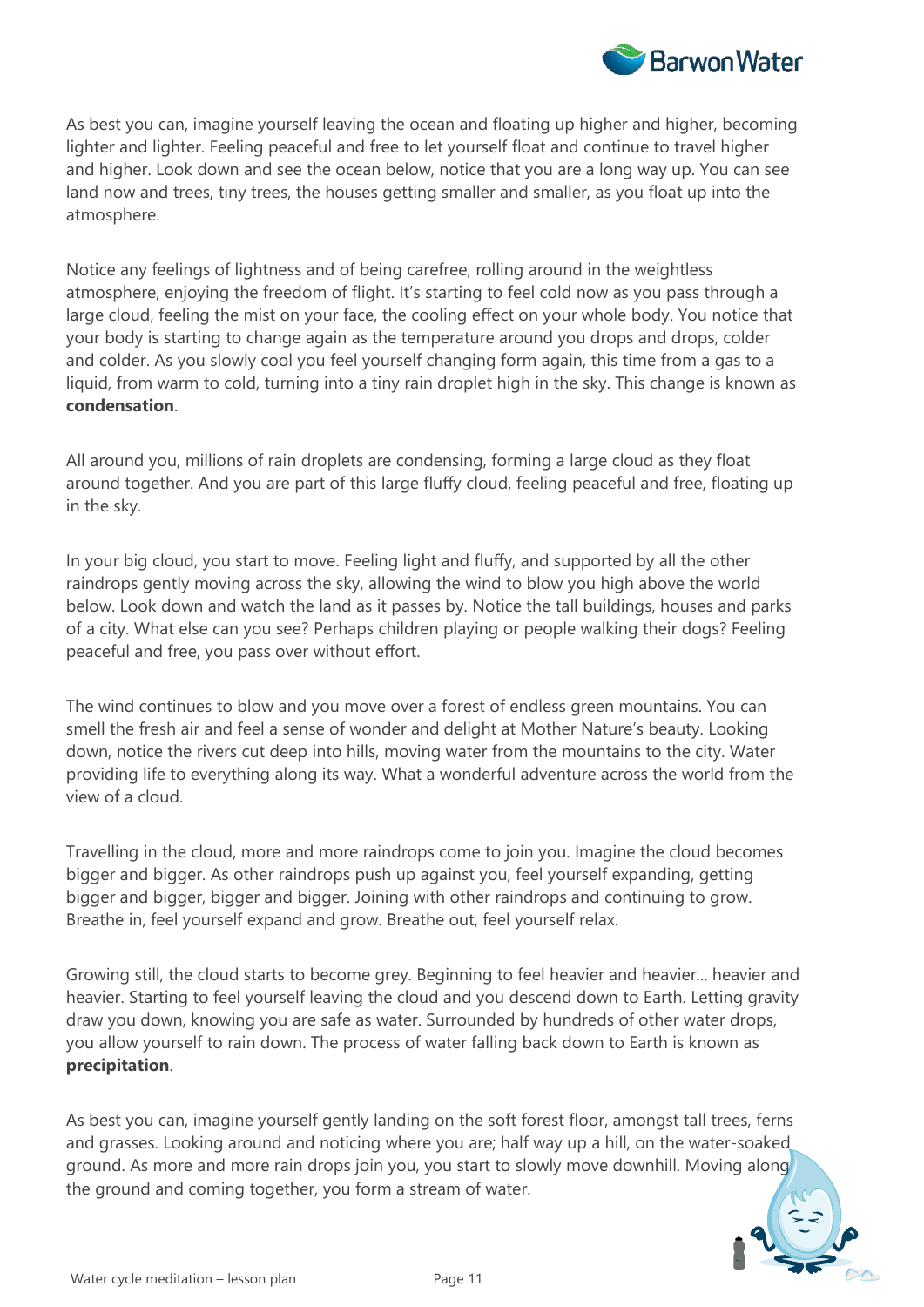

Beginning to travel faster and faster, still feeling safe that as water you are fluid and free to easily move around objects in your path. Enjoying the feeling of moving fast, rushing forward without effort or worry. Moving along quickly, you move around rocks, under fallen branches and over waterfalls, always moving forward and downhill, safe and secure, surrounded by other water drops.

Recognising and reflecting on how much we can learn from water about how to be in our own life; adaptable, flexible, overcoming obstacles with the support and help of those around you. Breathe in and breathe out feeling supported, as water.

As best you can, imagining yourself starting to slow down, as the stream joins a larger river. Slowing down, you look around the surrounding forest and enjoy the view. There are so many different trees and the sunlight is shining through their leaves. Can you hear birds calling around you? See the colourful flowers on the forest floor? Smell the fresh air, in and out. What a lovely place to be!

The river slowly passes out of the forest and continues on towards the ocean. Our Water Cycle journey is coming to an end, taking a moment to reflect on all the amazing things you have seen and experienced as water, in all its different forms within the Water Cycle.

As the river feeds into the ocean, beginning to taste the salt water once again on your lips. Feeling the pull of the tide gently rolling your water drop body in and out of the beach. The waves are pushing you in and pulling you out, flowing in and out, in and out. We are back to where we first started as water.

Now, as best you can, image yourself catching a wave into the shore, leaving your water drop body and coming back into your human body. Maybe surfing a wave in on a bogie board or surf board.

Together we have had such an incredible adventure as water; from the deepest ocean to the highest sky; floating, falling, flowing... What a wonderful adventure water takes through the **Water Cycle.** 

And now, noticing the breath in your physical body, notice your chest expanding as you breathe in, and slighting contracting as you breathe out – gentle and rhythmic, just like the waves at the beach. Slowly wiggle your toes and fingers, maybe take a yawn or some other stretch.

Slowly, when you are ready, gently opening your eyes, if they were closed, and come up to a comfortable seat.

#### **End of meditation**

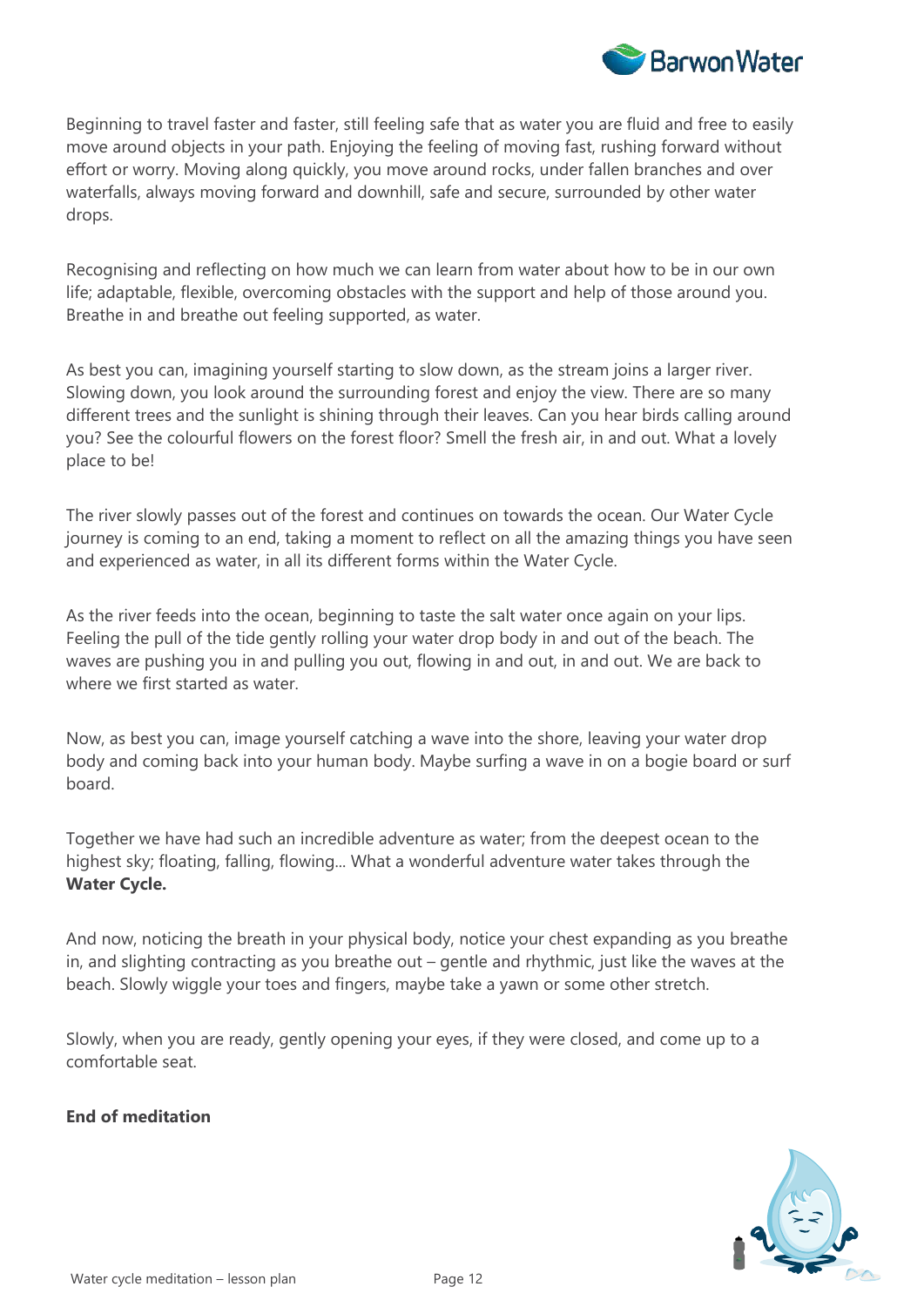

# Mindful breathing guide

Mindful breathing is a calm, non-judgmental awareness. Focusing on our breathing, we allow thoughts and feelings to come and go without getting drawn into them.

The benefits of regular mindful breathing include improved emotional happiness and stability, along with reduced feelings of anger, sadness and anxiety.

Once the technique is established, mindful breathing can be practiced anywhere and at any time, for as little as five minutes. Regular repetition can lead to positive changes in performance, behaviour and mindset.

- Sit comfortably, with your eyes closed and your spine straight (try to stay focused so as not to become sleepy).
- Bring your attention to your breathing; the sound, the feeling, the repetition.
- Imagine you have a balloon in your tummy. Every time you breathe in, the balloon inflates. Each time you breathe out, the balloon deflates. Notice your breath and the sensations in your belly as the balloon inflates and deflates. Your abdomen rising with the in-breath and falling with the out-breath.
- Thoughts will come into your mind, and that's ok, because that is what the human mind does. You don't have to follow those thoughts or feelings. Don't judge yourself for having them, or analyse them in any way. Just notice the thoughts and let them drift on by, bringing your attention back to your breathing.
- If you notice your attention has drifted off and is becoming caught up in thoughts and feelings, simply note that your attention has drifted and gently bring it back to your breathing.
- It is natural for thoughts to enter into your awareness. No matter how many times this happens, just keep bringing your attention back to your breathing.
- The more you practice the better you will become at letting the thoughts flow while remaining focused on your breathing.

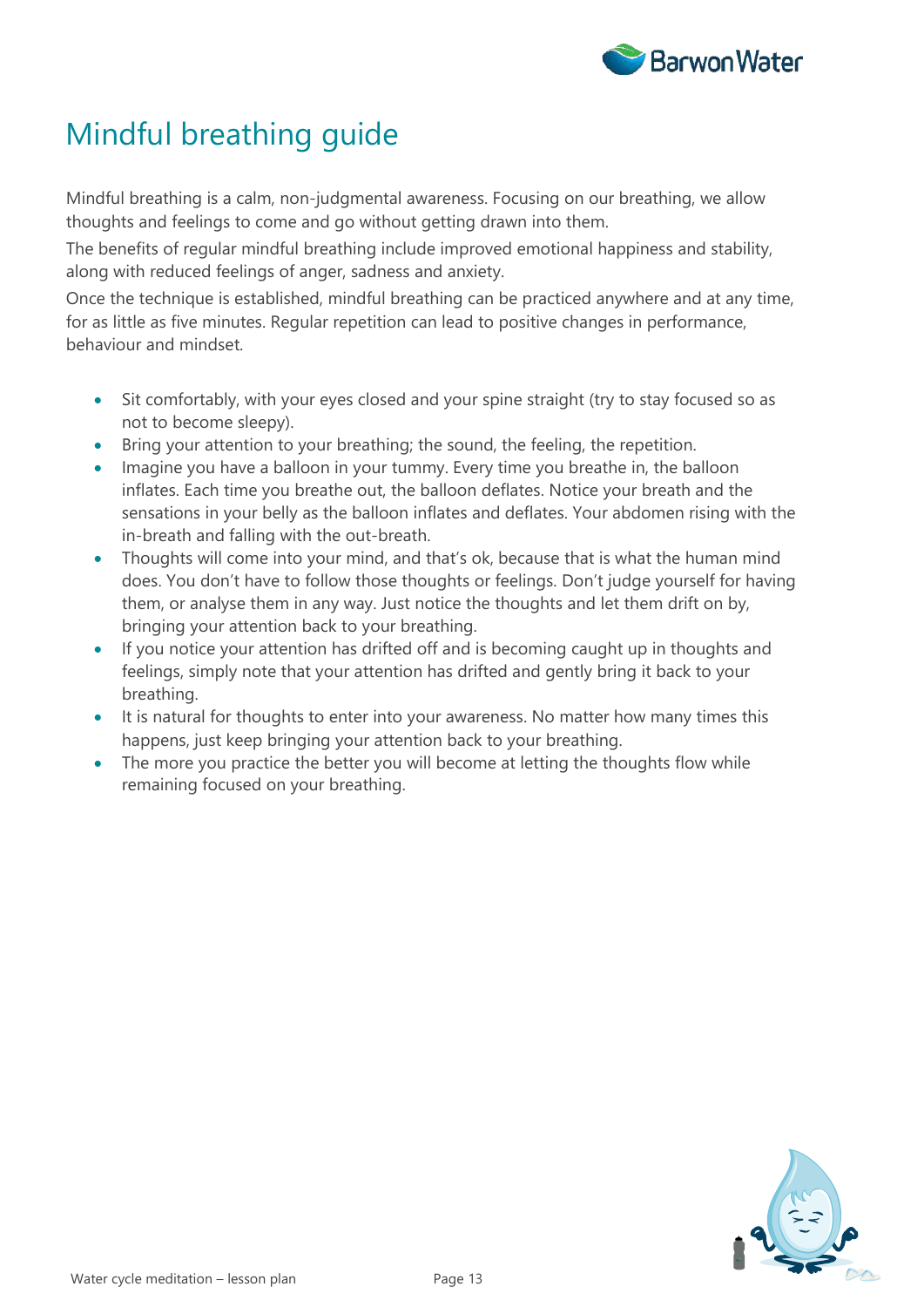

# Water Cycle poster



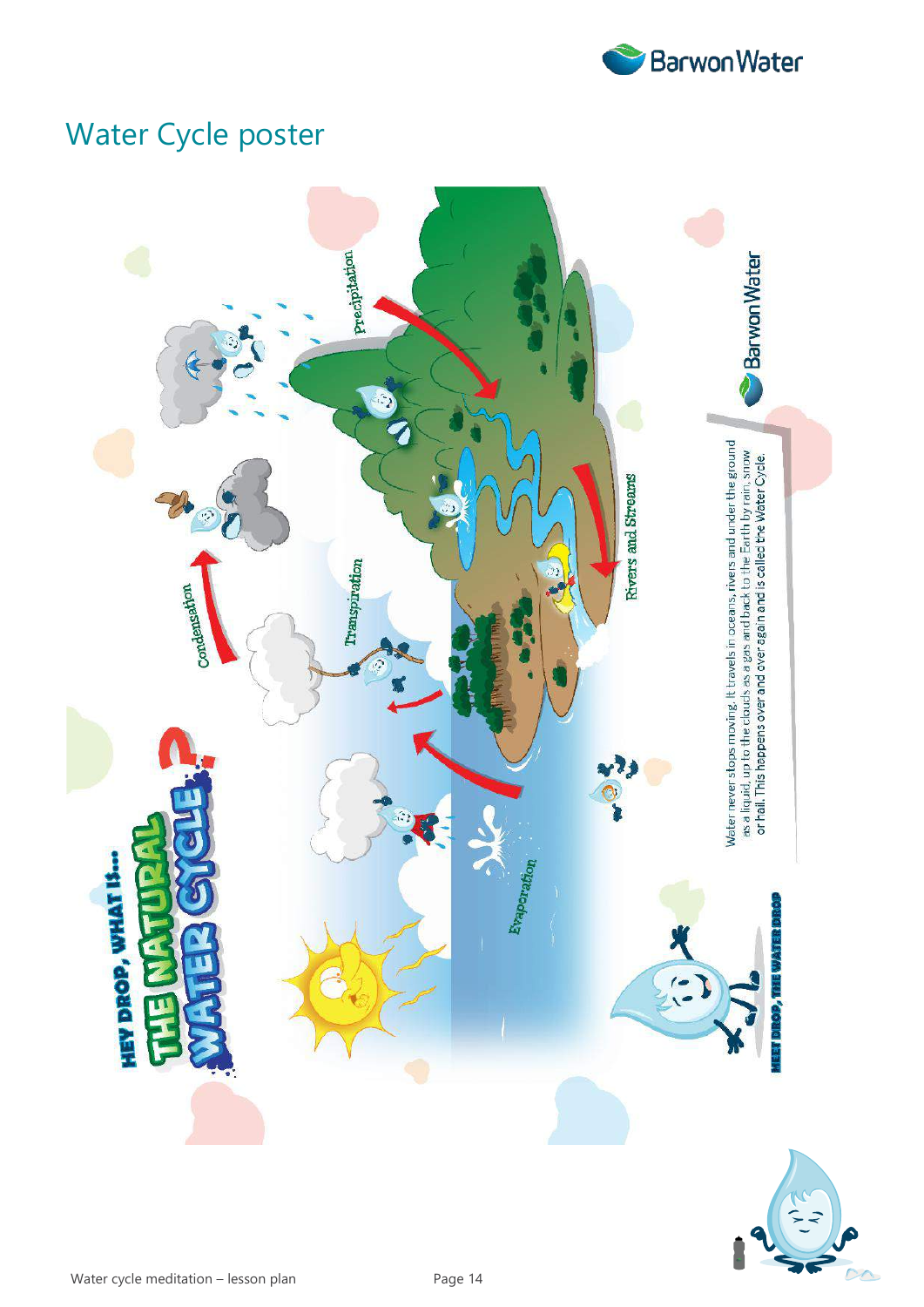



# Water Cycle mindfulness colour-in sheet (with labels)